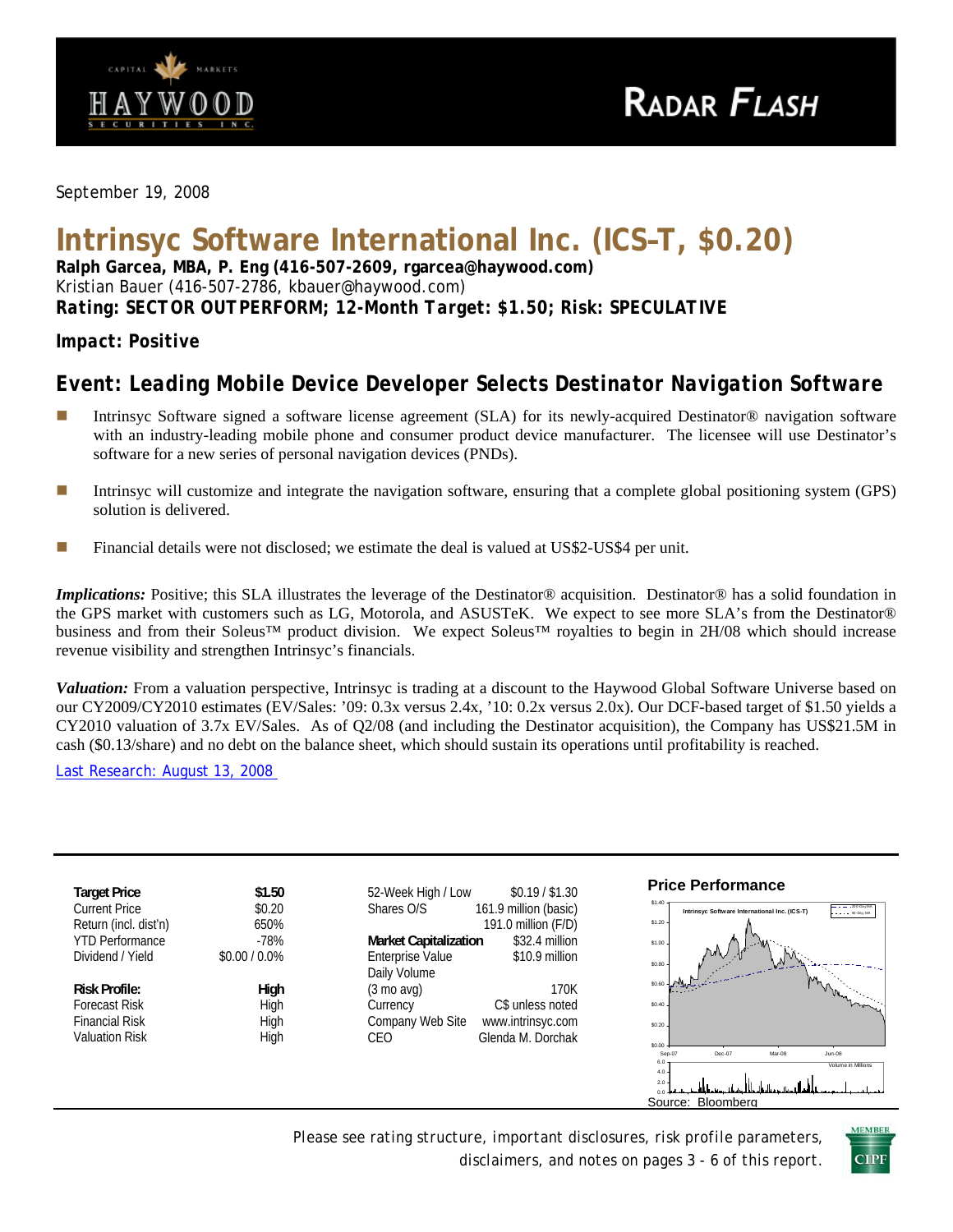

**Intrinsyc Software International Inc. Ticker ICS-T Price Rating: Sector Outperform \$0.20 \$32 Shares O/S (M) Market Cap. (\$M): 191.0 Target: \$1.50 Alpha: Product delivery in Taiwan, China and EMEA will provide positive synergy and momentum to future licensing deals.**  Investment Highlights Mathemational Inc. - Chart<br>Company Description - Intrinsyc is a leader in software and services that enable next-generation handheld and embedded products, including mobile handsets, smart state of th \$1.40 \$1.20  $\mathcal{L}$ **nt Brief** - The company's mobile software products, engineering services, and years of expertise help OEMs, service providers, and silicon providers deliver \$1.0 へん compelling wireless products with faster time-to-market and improved development cost. Intrinsyc is a Microsoft Windows Embedded Gold Partner, the 2007 Windows<br>Embedded Excellence Award winner for System Integrator, and a \$0.8 بمهيمه \$0.60 **Exalysts** - Continued design wins, two have been announced so far, should drive royalty revs. \$0.40 **Risks** - Handset mftrs and OEMs decide not to go with Windows CE platform; slow shipments delay royalty stream. \$0.20  $50.0$ Apr-08 Sep-07 Jan-08 Feb-08 Mar-08 **Recent Financings**:  $\frac{9}{5}$ Nov-07 Dec-07 Equity Offering Feb 2008 - 28.6M @ \$1.05 Past Equity Offering May 2007 - 33.3M @ \$0.60 6.0 4.0 2.0 **Management:** Glenda Dorchak, Chairman & CEO; George Reznik, CFO; Randy Kath, CTO 0.0 Financial Forecasts **Financial Constanting Constant Constanting Constanting Constanting Constanting Constanting**<br>Financial Constanting Constanting Constanting Constanting Constanting Constanting Constanting Constanting Co **Annual Quarterly** FY-end Dec-31 **2007A 2008E 2009E 2010E 2011E Q1/2008A Q2/2008A Q3/2008E Q4/2008E Q1/2009E Price / Target / Return** \$0.20 \$1.50 650.0% **Revenues** (\$mlns) **18.2 27.6 50.1 70.1 86.1 5.6 5.6 8.0 8.5 9.7 52wk Hi / Lo** \$1.30 \$0.19 Rev. Growth % 52% 81% 40% 23% 0% 43% 7% 13% **Shares O/S** (mlns) **Consensus Revenue Est. (\$mlns) 19.8 32.6 55.1 72.3 91.5 4.9 5.4 8.4 8.9 10.1**<br> **3 months ago.** 20 24 45 56 74 5 5 6 6 7<br> **EBITDA** (\$mlns) (16.6) (17.6) (4.1) 12.6 18.6 (3.7) (3.9) (5.5) (4.6) (2.9 **3 months ago.** 20 24 45 56 74 | 5 5 6 6 7 | | Float 150.2 **EBITDA** (\$mlns) **(16.6) (17.6) (4.1) 12.6 18.6 (3.7) (3.9) (5.5) (4.6) (2.9) Cash Burn (mths) / Dividend Yield** 1.3 0.0% EBITDA Growth % -6% 77% 405% 48% -5% -42% 16% 37% **Short Interest / as % of Float** 0.0 0.0% **Consensus EBITDA Est.** (\$mlns) **(14.2) (16.7) (7.3) 12.1 19.8 (3.6) (4.4) (5.9) (5.3)** (3.8)<br> **3** months ago. (14.2) (14.2) (14.2) (3.9) 6.0 15.1 (3.6) (4.4) (5.9) (5.3) (3. **3 months ago.** (14.2) (14.4) 6.0 15.1 (3.9) (3.6) (5.9) (5.3) (4.4) (3.8) **Market Cap. / Enterprise Value** (mlns) 32.4 10.9 **EPS (FD)** (\$) **(0.16) (0.11) 0.06 0.09 (0.03) (0.03) (0.03) (0.03) (0.03) (0.02) Cash / Debt** (mlns) 21.5 0.0 EPS Growth % 30% 71% 282% 60% 4% -12% 11% 37% **Cash / Shr & Net Cash / Shr** \$0.13 \$0.13 **Consensus EPS Est.** (\$) (0.17) (0.13) (0.06) 0.01 0.10 (0.03) (0.03) (0.04) (0.04) (0.03) **3 months ago.** (0.17) (0.04) 0.04 (0.03) (0.03) (0.02) (0.02) **| Company CEO / Website** Glenda M. Dorchak www.intrinsyc.com **CFPS (FD)** (\$) **(0.15) (0.08) 0.01 0.07 0.12 (0.04) (0.01) (0.01) (0.02) (0.02) Top Holders:** CFPS Growth % -48% 111% 740% 75% | 60% 16% -68% 18% | 1) Camlin Asset Management Limited 4.5% -48% 1 **Consensus CFPS Est.** (\$) **(0.08) - 0.01 0.07 0.13 (0.02) (0.01) (0.01) (0.02) (0.02)** 2) IG Investment Management, Ltd. 2.6% **3 months ago.** - (0.08) - 0.07 - (0.02) (0.01) (0.02) - 3) Gruber & McBaine Capital Management, LLC 1.1% \*All consensus numbers are from Capital IQ, covered companies are denoted by \* **Ownership: Valuation Metrics 2006 2007 2008 2009 Analyst Ratings: Capital IQ Potential Upside \*Source: Capital Upside \*Source: CapitalIQ, Bloomberg EV/EBITDA - Current** NM NM NM NM **Average Target** \$1.00 400% **Historical Valuation Parameters Est. EV/EBITDA - Target** NM 21.0x **Median Target** \$0.95 375% 12.0x **EV/SALES - Current** 1.9x NM 0.6x 0.3x **Sector Outperform** 6<br> **Est. EV/SALES - Target** 1.9x 9.6x 5.3x **Sector Perform** 0 **FWD EV/SALES - NTM Est. EV/SALES - Target** 

| Current, 1-Year, 2-Year<br><b>DCF Target</b>                                   |                    | \$1.37        | <b>\$1.44</b> | \$1.55    |                 |           | # of Analysts | <b>Sector Underperform</b> |           | $\Omega$<br>6 |           |                  |
|--------------------------------------------------------------------------------|--------------------|---------------|---------------|-----------|-----------------|-----------|---------------|----------------------------|-----------|---------------|-----------|------------------|
| <b>Comparables</b>                                                             | <b>Stock Price</b> |               | Pot.          |           | <b>EV/Sales</b> |           |               | <b>EBITDA Margin</b>       | P/E       |               |           | <b>EV/EBITDA</b> |
|                                                                                | Todav              | <b>Target</b> | <b>Return</b> | 2008      | 2009            | 2010      | 2008          | 2009                       | 2008      | 2009          | 2008      | 2009             |
| *Intrinsvc Software International Inc                                          | 0.20               | 1.50          | 650%          | 0.6x      | 0.3x            | 0.2x      | $-64%$        | $-8%$                      | <b>NM</b> | <b>NM</b>     | <b>NM</b> | <b>NM</b>        |
| <b>Esmertec AG</b>                                                             | 8.50               | 10.00         | 18%           | 3.8x      | 2.9x            | 2.6x      | 9%            | 13%                        | <b>NM</b> | <b>NM</b>     | <b>NM</b> | 22.2x            |
| Access Company, Ltd.                                                           | 208,600            | 289.667       | 39%           | 2.0x      | 1.7x            | 1.4x      | 6%            | 10%                        | <b>NM</b> | 43.7x         | <b>NM</b> | 18.1x            |
| <b>Opera Software ASA</b>                                                      | 16.50              | 25.13         | 52%           | 3.2x      | 2.4x            | 1.8x      | 14%           | 19%                        | 37.8x     | 21.6x         | 23.1x     | 12.6x            |
| <b>BSQUARE Corp.</b>                                                           | 3.48               | <b>NM</b>     | NΜ            | <b>NM</b> | <b>NM</b>       | <b>NM</b> | <b>NM</b>     | <b>NM</b>                  | <b>NM</b> | <b>NM</b>     | <b>NM</b> | <b>NM</b>        |
| Smith Micro Software Inc.                                                      | 7.99               | 10.83         | 36%           | 2.2x      | 1.9x            | 1.7x      | 16%           | 21%                        | 14.1x     | 10.2x         | 14.0x     | 8.9x             |
| Infraware Inc.                                                                 | 12.850             | 25,000        | 95%           | 3.5x      | 2.7x            | 2.2x      | 30%           | 39%                        | 15.6x     | 8.9x          | 11.6x     | 6.9x             |
| Acrodea Inc.                                                                   | 237,700            | 491.000       | 107%          | 3.9x      | 2.8x            | 2.6x      | 28%           | 36%                        | 40.5x     | 23.0x         | 13.7x     | 7.8x             |
| Average                                                                        |                    |               |               | 3.1x      | 2.4x            | 2.0x      | 17%           | 23%                        | 27.0x     | 21.5x         | 15.6x     | 12.8x            |
| *All consensus numbers are from Capital IQ, covered companies are denoted by * |                    |               |               |           |                 |           |               |                            |           |               |           |                  |

| <b>Historical Valuation Parameters</b> | <b>EV/EBITDA</b> |            | P/CF      |           | <b>EBITDA Growth</b> |           | <b>EPS Growth</b> |           | <b>Sales Growth</b> |           | Returns % |            |
|----------------------------------------|------------------|------------|-----------|-----------|----------------------|-----------|-------------------|-----------|---------------------|-----------|-----------|------------|
| 3-Yr Ava.                              | <b>NTM</b>       | <b>TTM</b> | 2008      | 2009      | 2008                 | 2009      | 2008              | 2009      | 2008                | 2009      | Last 3mtl | <b>YTD</b> |
| *Intrinsyc Software International Inc  | <b>NM</b>        | <b>NM</b>  | <b>NM</b> | <b>NM</b> | 6%                   | $-77%$    | 30%               | 71%       | 52%                 | 81%       | $-64%$    | $-78%$     |
| <b>Esmertec AG</b>                     | 1.9x             | <b>NM</b>  | <b>NM</b> | 25.0x     | 189%                 | 100%      | 89%               | 119%      | 26%                 | 30%       | $-17%$    | $-23%$     |
| Access Company, Ltd.                   | <b>NM</b>        | 20.7x      | 36.3x     | 29.4x     | $-32%$               | 71%       | 103%              | <b>NM</b> | 4%                  | 13%       | $-19%$    | $-59%$     |
| <b>Opera Software ASA</b>              | <b>NM</b>        | <b>NM</b>  | 32.6x     | 19.4x     | <b>NM</b>            | 83%       | <b>NM</b>         | 75%       | 47%                 | 37%       | $-27%$    | 28%        |
| <b>BSQUARE Corp.</b>                   | <b>NM</b>        | 2.6x       | <b>NM</b> | <b>NM</b> | <b>NM</b>            | <b>NM</b> | <b>NM</b>         | <b>NM</b> | <b>NM</b>           | <b>NM</b> | $-26%$    | $-49%$     |
| Smith Micro Software Inc.              | 14.4x            | <b>NM</b>  | <b>NM</b> | <b>NM</b> | 115%                 | 56%       | <b>NM</b>         | 38%       | 37%                 | 19%       | 22%       | $-6%$      |
| Infraware Inc.                         | 14.6x            | <b>NM</b>  | 12.8x     | 7.9x      | 42%                  | 67%       | 51%               | 76%       | 36%                 | 30%       | $-30%$    | $-19%$     |
| Acrodea Inc.                           | 22.7x            | 23.8x      | 19.6x     | 10.5x     | <b>NM</b>            | 75%       | <b>NM</b>         | 76%       | <b>NM</b>           | 37%       | $-23%$    | $-30%$     |
| <b>Average</b>                         | 13.4x            | 15.7x      | 25.3x     | 18.4x     | 78%                  | 75%       | 81%               | 77%       | 30%                 | 28%       | $-17%$    | $-23%$     |

\*All consensus numbers are from Capital IQ, covered companies are denoted by \*

| <b>Intrinsyc Software</b>                        |                |              |               |              |            |  |  |  |  |  |
|--------------------------------------------------|----------------|--------------|---------------|--------------|------------|--|--|--|--|--|
| Discounted Cash Flow Analysis (FY-End Dec, US\$) | 2007           | 2008         | 2009          | 2010         | 2011       |  |  |  |  |  |
| Modeled Units Shipped                            | 125,000        | 600,000      | 4,881250      | 9,375,000    | 12,687,500 |  |  |  |  |  |
| Revenue (\$)                                     | 19,705,794     | 27,629,806   | 50,13,713     | 70,146,178   | 86,067,046 |  |  |  |  |  |
| Revenue growth                                   | 2%             | 45%          | 81%           | 40%          | 23%        |  |  |  |  |  |
| EBITDA (\$)                                      | (13, 434, 798) | (17,604,765) | (4, 129, 541) | 12,611,467   | 18,604,114 |  |  |  |  |  |
| <b>EBITDA</b> Margin                             | $-70%$         | $-64%$       | $-8%$         | 18%          | 22%        |  |  |  |  |  |
| Amortization (\$)                                | 797,385        | 909,664      | 1369,433      | 1438,925     | 1508,684   |  |  |  |  |  |
| EBIT(\$)                                         | (14,232,183)   | (18,514,430) | (5,498,973)   | 11, 172, 542 | 17,095,430 |  |  |  |  |  |
| NOPAT [EBIT * (1- effective tax rate) ]          | (14,512,370)   | (18,664,055) | (5,498,973)   | 11, 172, 542 | 17,095,430 |  |  |  |  |  |
| Plus Amortization (\$)                           | 797,385        | 909,664      | 1369,433      | 1438,925     | 1508,684   |  |  |  |  |  |
| Less Capital Expenditures (\$)                   | (562, 912)     | (888,861)    | (801819)      | (841754)     | (1032,805) |  |  |  |  |  |
| Capital Intensity                                | $^{\circ}$     | $\circ$      | O             | C            | $\Omega$   |  |  |  |  |  |
| Net Working Capital Changes                      | 303,368        | 3,110,698    | 3,929,574     | (1917, 176)  | 169,543    |  |  |  |  |  |
| <b>Terminal Value</b>                            |                | 278,417,843  | 278,417,843   | 278,417,843  |            |  |  |  |  |  |
| Equity Value                                     |                | 246,201,067  | 274,754,236   | 296,539,879  |            |  |  |  |  |  |
| <b>DCF</b> Value                                 |                | 137          | 144           | 155          |            |  |  |  |  |  |

Source: Haywood Securities Inc., Company Reports, Target, Return and Forecasts are Consensus Based Using Capital IQ.

Source: Haywood Securities, Capital IQ



| Price / Target / Return                     | ⊕U.∠U | 31.JU             | 00U.U%                                |  |  |  |
|---------------------------------------------|-------|-------------------|---------------------------------------|--|--|--|
| 52wk Hi / Lo                                |       | \$1.30            | \$0.19                                |  |  |  |
| Shares O/S (mins)                           |       |                   |                                       |  |  |  |
| Basic / F.D.                                |       | 161.9             | 191.0                                 |  |  |  |
| Float                                       |       |                   | 150.2                                 |  |  |  |
| Cash Burn (mths) / Dividend Yield           |       | 1.3               | 0.0%                                  |  |  |  |
| Short Interest / as % of Float              |       | 0.0               | 0.0%                                  |  |  |  |
| Daily Volume (3-Mth. Avg. mlns)             |       |                   | 0.17                                  |  |  |  |
| Market Cap. / Enterprise Value (mlns)       |       | 32.4              | 10.9                                  |  |  |  |
| Cash / Debt (mlns)                          |       | 21.5              | 0.0                                   |  |  |  |
| Cash / Shr & Net Cash / Shr                 |       | \$0.13            | \$0.13                                |  |  |  |
| Tang, Book Value / Share                    |       |                   | \$0.23                                |  |  |  |
| Company CEO / Website                       |       | Glenda M. Dorchak | www.intrinsyc.com                     |  |  |  |
| <b>Top Holders:</b>                         |       |                   |                                       |  |  |  |
| 1) Camlin Asset Management Limited          |       |                   | 4.5%                                  |  |  |  |
| 2) IG Investment Management, Ltd.           |       |                   | 2.6%                                  |  |  |  |
| 3) Gruber & McBaine Capital Management, LLC |       |                   | 1.1%                                  |  |  |  |
| Ownership:                                  |       |                   |                                       |  |  |  |
| Management Control (Proxy)                  |       | 1.7M              | 1.0%                                  |  |  |  |
|                                             |       |                   | *Source: CapitalIQ, Bloomberg         |  |  |  |
| <b>Historical Valuation Parameters</b>      |       |                   |                                       |  |  |  |
| 12.0x                                       |       |                   |                                       |  |  |  |
| <b>FWD EV/SALES - NTM</b>                   |       |                   | Intrinsvc Software International Inc. |  |  |  |
| 10.0x                                       |       |                   | Average of Comps                      |  |  |  |
|                                             |       |                   |                                       |  |  |  |
| 8.0x                                        |       |                   |                                       |  |  |  |
|                                             |       |                   |                                       |  |  |  |
| 6.0x                                        |       |                   |                                       |  |  |  |
|                                             |       |                   |                                       |  |  |  |



Q3<br>Q1/08A Q3/08A Q3/08A<br>Q1/08A Q3/08A Q1/08A Q1/08A  $\frac{8}{4}$ Q1/10E

0 4

4.0x



**Ralph Garcea, MBA, P.ENG (416-507-2609, rgarcea@haywood.com)**



-100% -80% -60%

1.37 1.44 1.55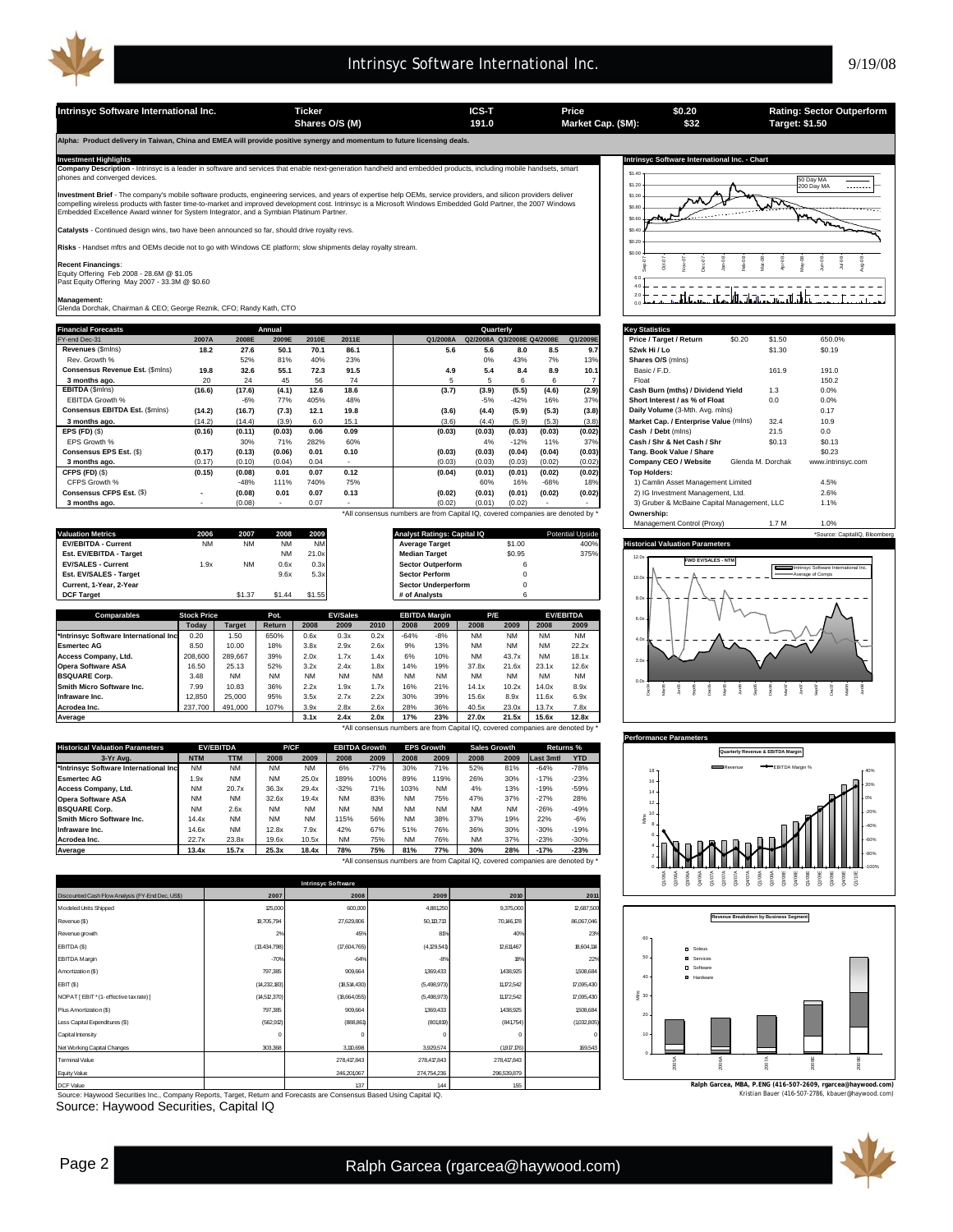

## **Distribution**

This report may only be distributed to non-institutional US clients in the following states:, Delaware, Georgia, Hawaii, Iowa, Idaho, Indiana, Kansas, Louisiana, Maryland, Maine, Minnesota, Missouri, New York, Oklahoma, Pennsylvania, South Carolina, South Dakota, Virgin Islands, Vermont and Washington.

## **Analyst Certification**

I, Ralph Garcea, hereby certify that the views expressed in this report (which includes the rating assigned to the issuer's shares as well as the analytical substance and tone of the report) accurately reflect my/our personal views about the subject securities and the issuer. No part of my/our compensation was, is, or will be directly or indirectly related to the specific recommendations.

## **Important Disclosures**

This report is prepared by Haywood Securities Inc. for use by Haywood Securities Inc., Haywood Securities (USA) Inc. and Haywood Securities (UK) Limited and their clients. Haywood Securities Inc. is a Canadian registered broker-dealer and a member of the Investment Industry Regulatory Organization of Canada, the Toronto Stock Exchange, the Toronto Venture Exchange and the Canadian Investor Protection Fund. Haywood Securities (USA) Inc. is a wholly owned subsidiary of Haywood Securities Inc., registered with the U.S. Securities and Exchange Commission, and is a member of FINRA and the Securities Investor Protection Corporation (SIPC).

Haywood Securities, Inc., and Haywood Securities (USA) Inc. do have officers in common however, none of those common officers affect or control the ratings given a specific issuer or which issuer will be the subject of Research coverage. In addition, the firm does maintain and enforce written policies and procedures reasonably designed to prevent influence on the activities of affiliated analysts.

Haywood analysts are salaried employees who may receive a performance bonus that may be derived, in part, from corporate finance income.

#### **Of the companies included in the report the following Important Disclosures apply:**

- The Analyst(s) preparing this report (or a member of the Analysts' households) have a financial interest in Intrinsyc Software (ICS-T).
- As of the end of the month immediately preceding this publication either Haywood Securities, Inc., its officers or directors beneficially owned 1% or more of Intrinsyc Software (ICS-T).
- Haywood Securities, Inc. or an Affiliate has managed or co-managed a public offering of securities for Intrinsyc Software (ICS-T) in the last 12 months.

Other material conflict of interest of the research analyst of which the research analyst or member knows or has reason to know at the time of publication or at the time of public appearance:

 $\bullet$   $n/a$ 

## **Rating Structure**

*Each company within analyst's universe, or group of companies covered, is assigned a rating to represent how the analyst feels the stock will perform in comparison with the other companies, in that specific sector, over the upcoming 12 month period.* 

**SECTOR OUTPERFORM** – Haywood's top rating category. The analyst believes that the security will outperform its sector. Furthermore, the shares are forecast to provide attractive returns measured against alternative investments when considering risk profiles. The rating carries a minimum total return threshold of 15% for equities and 12% for trusts. The rating applies to companies that have tangible underlying assets that give a measure of support to the market valuation. The rating category considers both the absolute and relative values in assigning the highest rating on the security.

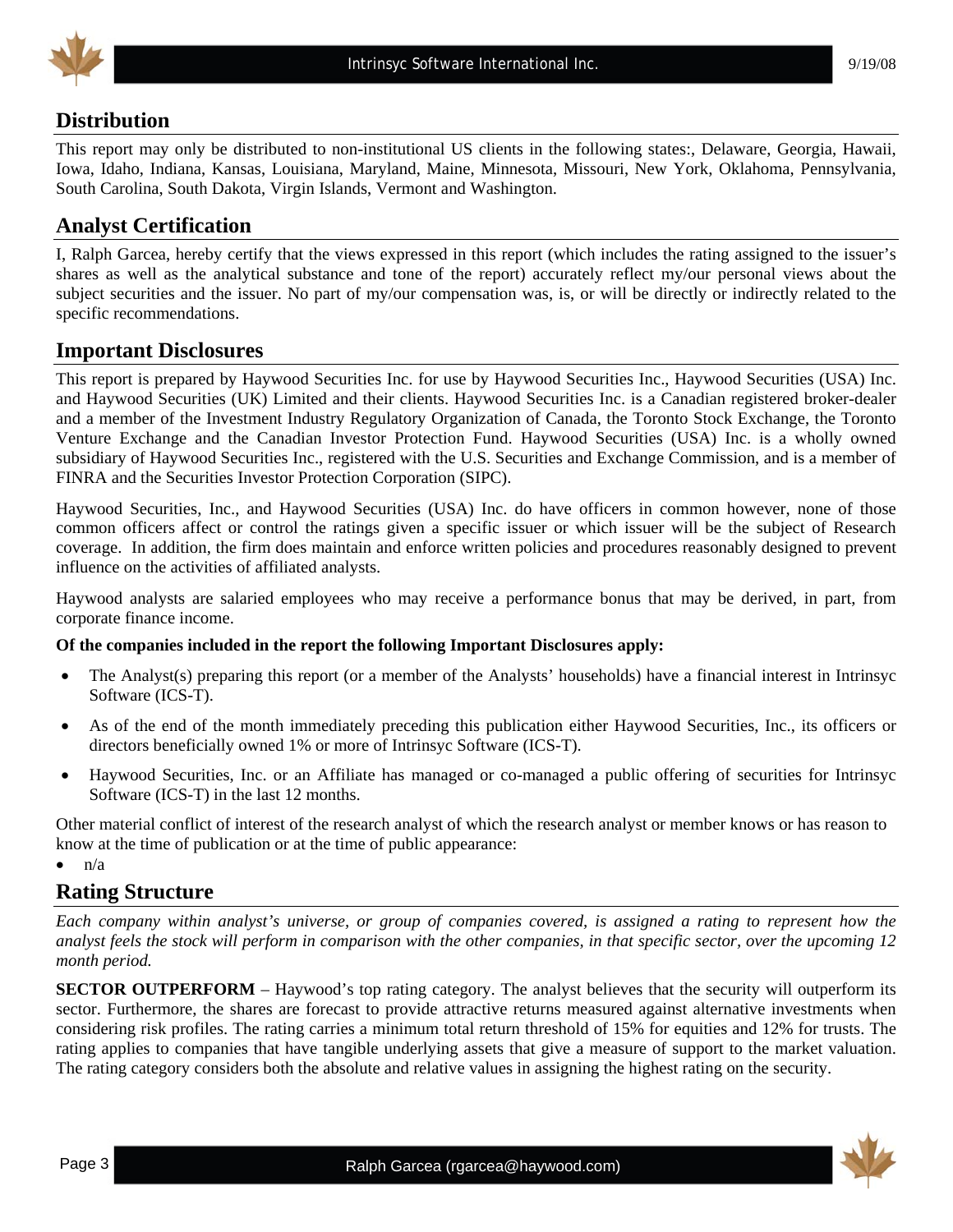

**SECTOR PERFORM** – The analyst believes that the security will trade with tight correlation to its underlying sector. Furthermore, the target price (together with any anticipated distributions) is at or above the market price, and forecast risk-adjusted returns are attractive relative to alternative investments.

**SECTOR UNDERPERFORM** – Investors are advised to sell the security or hold alternative securities within the sector. Stocks in this category are expected to underperform relative to their sector. The category also represents stocks with unattractive forecast returns relative to alternative investments.

*The above ratings are determined by the analyst at the time of publication. On occasion, total returns may fall outside of the ranges due to market price movements and/or short term volatility. At the discretion of Haywood's Management, these deviations may be permitted after careful consideration* 

## **Other Ratings**

**TENDER –** The analyst is recommending that investors tender to a specific offering for the company's stock.

**RESEARCH COMMENT** – An analyst comment about an issuer event that does not include a rating or recommendation.

**UNDER REVIEW –** Placing a stock Under Review does not revise the current rating or recommendation of the analyst. A stock will be placed Under Review when the relevant company has a significant material event with further information pending or to be announced. An analyst will place a stock Under Review while he/she awaits sufficient information to reevaluation the company's financial situation.

**COVERAGE DROPPED** – Haywood Securities will no longer cover the issuer. Haywood will provide notice to clients whenever coverage of an issuer is discontinued.

*\* Haywood's current rating structure (outlined above) does not correlate to the 3-tiered BUY, HOLD, SELL structure required by the NASD and NYSE. Our ratings of Sector Outperform, Sector Perform and Sector Underperform most closely correspond to Buy, Hold/Neutral and Sell respectively however, as described above, our assigned ratings take into account the relevant sector.* 



*Haywood's focus is to search for undervalued companies which analysts believe may achieve attractive risk-adjusted returns. This research coverage on potentially undervalued companies may result in an outweighed percentage of companies rated as Sector Outperform. Management regularly reviews rating and targets in all sectors to ensure fairness and accuracy.* 

For further information on Haywood Securities' research dissemination policies, please visit: [http://www.haywood.com/research\\_dissemination.asp](http://www.haywood.com/research_dissemination.asp) 

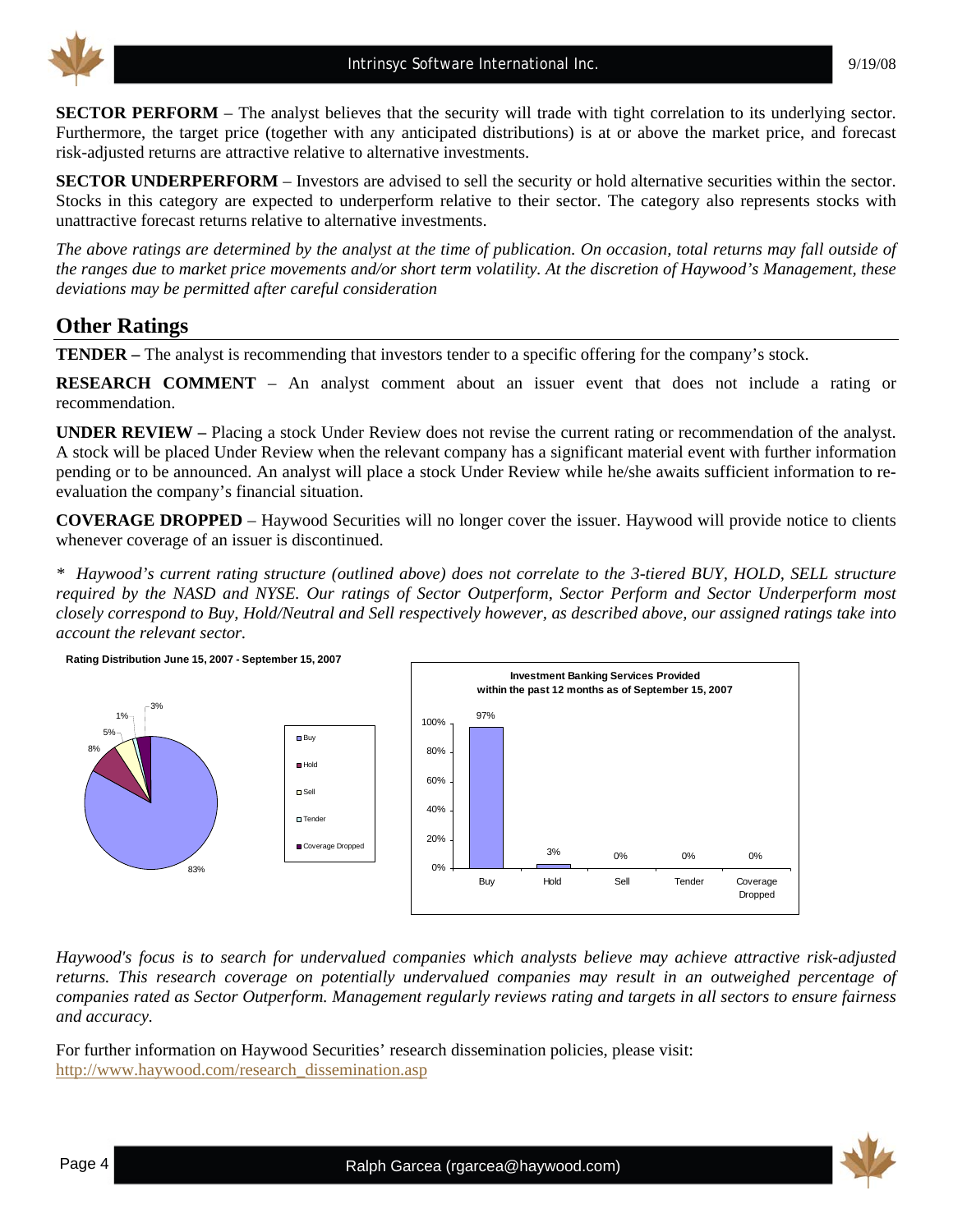

## **Risk Profile Parameters**

**SPECULATIVE:** – Investment for risk accounts only. Companies within this category carry greater financial and/or execution risk. All junior/venture companies that carry great financial and/or liquidity risk will be tagged "SPECULATIVE". A stock indicating a SPECULATIVE risk is determined from sector specific criteria outlined below listed below.

## **Risk Profile Parameters – Technology/Special Situations**

**Forecast Risk:** *High* – Haywood forecasts are below guidance. The Company has a history of missing targets and/or Haywood expects guidance to be lowered. Sales are minimally visible. *Moderate* – Haywood forecasts are generally in line with guidance and sales are moderately visible. The Company has a history of meeting or exceeding guidance. *Low* – Haywood forecasts exceed guidance. The Company has a history of meeting or exceeding guidance and its sales are highly visible.

**Financial Risk:** *High* – The business plan is not fully funded but requires debt and/or equity financing. This categorization does not necessarily predict whether the additional funds will be raised. Inventory turnover is low, cash flow is weak, and assets are below par. *Moderate* – The business plan is fully funded. Inventory turnover and cash flow are moderate, and assets are reasonably liquid. The Company's debt is rated below investment grade. *Low* – The Company is fully funded with investment grade debt, high inventory turnover, high cash flow, and superior assets.

**Valuation Risk:** *High* – The current valuation is at the high end of historic levels and/or at a premium to peers. Where applicable, the DCF valuation is not more than 10% above the current equity valuation. *Moderate* – The current valuation is within historic ranges and generally consistent with peers. Where applicable, the DCF valuation exceeds the current capitalization by more than 10%. *Low* – The current valuation is at the low end of historic ranges and at a discount to peer valuations. Where applicable, the DCF valuation exceeds the current capitalization by more than 20%.

### **Disclaimers**

Estimates and projections contained herein, whether or not our own, are based on assumptions that we believe to be reasonable. The information presented, while obtained from sources we believe reliable, is checked but not guaranteed against errors or omissions.

Haywood Securities Inc., its subsidiaries and their respective officers, directors, and employees may hold positions in the securities mentioned and may purchase and/or sell them from time to time.

Haywood Securities, or certain of its affiliated companies, may from time to time receive a portion of commissions or other fees derived from the trading or financings conducted by other affiliated companies in the covered security.

This report is neither a solicitation for the purchase of securities nor an offer of securities. Our ratings are intended only for clients of Haywood Securities Inc. Haywood Securities (USA) Inc., and those of Haywood Securities (UK) Limited and such clients are cautioned to consult the respective firm prior to purchasing or selling any security recommended or views contained in this report. Haywood Securities (UK) Limited ("HSUK") is a wholly owned subsidiary of Haywood Securities Inc. authorized and regulated in the UK by the Financial Services Authority as a stock broker and investment adviser and is a member of the London Stock Exchange.

This report has been approved by HSUK for the purposes of section 21 of the UK's Financial Services and Markets Act 2000.If you wish to contact HSUK please email D. Kim Gorius at kgorius@haywood.com.

If you are a UK resident private customer your attention is drawn to the risk warnings set out below:

Haywood Securities Inc or its subsidiaries or respective officers, directors or employees have or may have a material interest in the securities to which this report relates.

Past performance should not be seen as an indication of future performance. The investments to which this report relates can fluctuate in value and accordingly you are not certain to make a profit on any investment: you could make a loss.

Changes in the rates of exchange between currencies may cause the value of your investment to fluctuate.